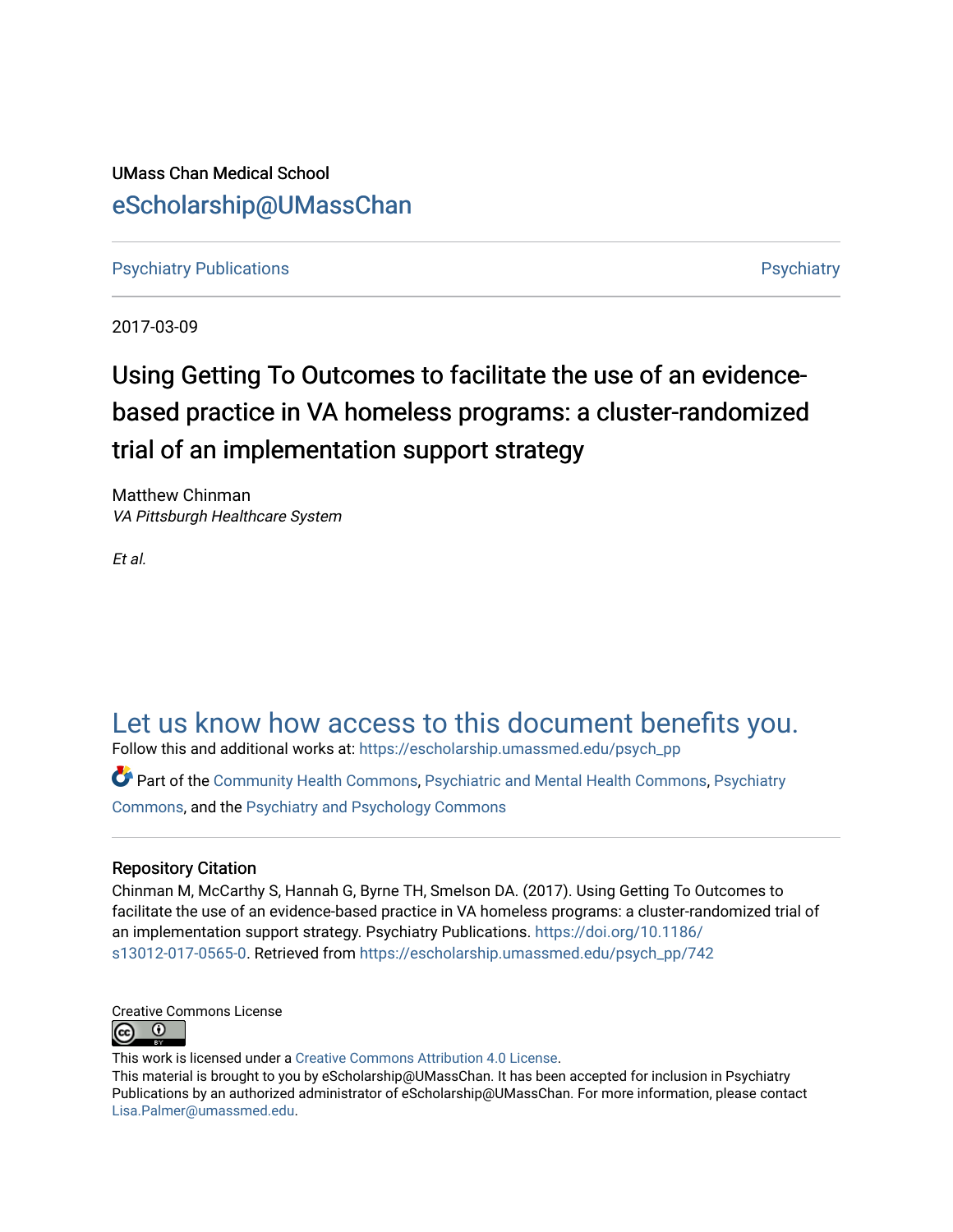## **RESEARCH RESEARCH** *CHECK <b>CHECK*



Matthew Chinman<sup>1[,](http://orcid.org/0000-0001-5390-8723)2,3\*</sup> (D, Sharon McCarthy<sup>1</sup>, Gordon Hannah<sup>1</sup>, Thomas Hugh Byrne<sup>3,4,5</sup> and David A. Smelson<sup>3,5,6</sup>

## Abstract

**Background:** Incorporating evidence-based integrated treatment for dual disorders into typical care settings has been challenging, especially among those serving Veterans who are homeless. This paper presents an evaluation of an effort to incorporate an evidence-based, dual disorder treatment called Maintaining Independence and Sobriety Through Systems Integration, Outreach, and Networking—Veterans Edition (MISSION-Vet) into case management teams serving Veterans who are homeless, using an implementation strategy called Getting To Outcomes (GTO).

Methods: This Hybrid Type III, cluster-randomized controlled trial assessed the impact of GTO over and above MISSION-Vet Implementation as Usual (IU). Both conditions received standard MISSION-Vet training and manuals. The GTO group received an implementation manual, training, technical assistance, and data feedback. The study occurred in teams at three large VA Medical Centers over 2 years. Within each team, existing sub-teams (case managers and Veterans they serve) were the clusters randomly assigned. The trial assessed MISSION-Vet services delivered and collected via administrative data and implementation barriers and facilitators, via semistructured interview.

**Results:** No case managers in the IU group initiated MISSION-Vet while 68% in the GTO group did. Seven percent of Veterans with case managers in the GTO group received at least one MISSION-Vet session. Most case managers appreciated the MISSION-Vet materials and felt the GTO planning meetings supported using MISSION-Vet. Case manager interviews also showed that MISSION-Vet could be confusing; there was little involvement from leadership after their initial agreement to participate; the data feedback system had a number of difficulties; and case managers did not have the resources to implement all aspects of MISSION-Vet.

Conclusions: This project shows that GTO-like support can help launch new practices but that multiple implementation facilitators are needed for successful execution of a complex evidence-based program like MISSION-Vet.

## Trial registration: ClinicalTrials.gov [NCT01430741](https://clinicaltrials.gov/ct2/show/study/NCT01430741?term=sdp+11-240&rank=1)

Keywords: Implementation support, Co-occurring disorders, Fidelity, Training, Technical assistance

<sup>2</sup>RAND Corporation, Pittsburgh, PA, USA

Full list of author information is available at the end of the article



© The Author(s). 2017 **Open Access** This article is distributed under the terms of the Creative Commons Attribution 4.0 International License [\(http://creativecommons.org/licenses/by/4.0/](http://creativecommons.org/licenses/by/4.0/)), which permits unrestricted use, distribution, and reproduction in any medium, provided you give appropriate credit to the original author(s) and the source, provide a link to the Creative Commons license, and indicate if changes were made. The Creative Commons Public Domain Dedication waiver [\(http://creativecommons.org/publicdomain/zero/1.0/](http://creativecommons.org/publicdomain/zero/1.0/)) applies to the data made available in this article, unless otherwise stated.

<sup>\*</sup> Correspondence: [Chinman@rand.org](mailto:Chinman@rand.org) <sup>1</sup>

<sup>&</sup>lt;sup>1</sup>VISN 4 Mental Illness Research and Clinical Center and the Center for Health Equity Research and Promotion, VA Pittsburgh Healthcare System, Pittsburgh, PA, USA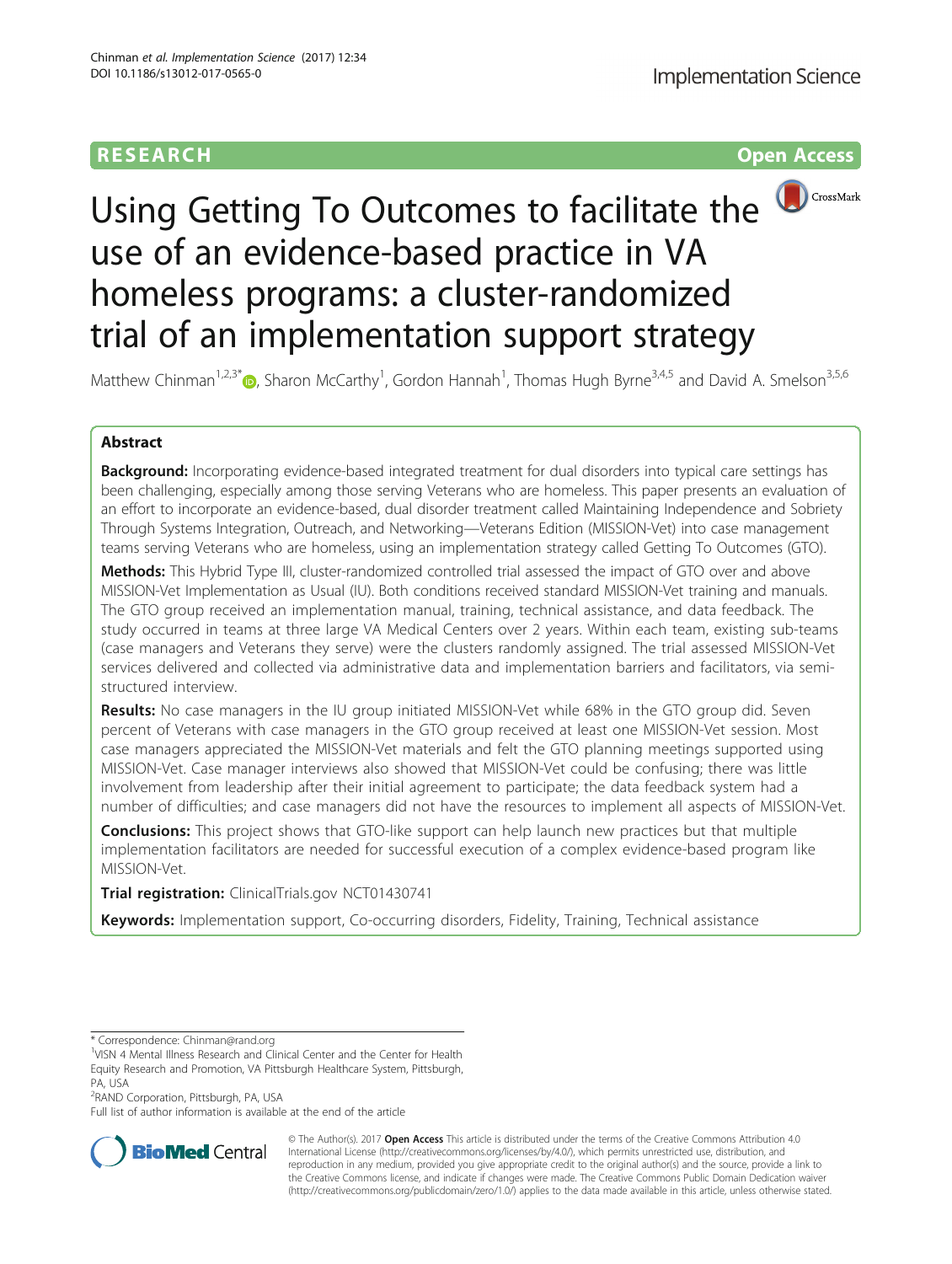## Background

Widespread evidence supports integrating behavioral health and substance abuse treatments for those who are dually diagnosed with both mental illnesses and substance abuse disorders [[1\]](#page-11-0). However, several largescale initiatives have demonstrated that it is challenging to provide integrated care in typical treatment settings for those who are homeless [[2](#page-11-0)–[5\]](#page-11-0). For example, a multi-site study that integrated dual disorders treatment and Housing First found that while overall scores for Housing First fidelity were high, scores of the item specifically addressing "Integrated, Stage-wise Substance Use Treatment" were rated 3 or lower on a 5-point scale [[5\]](#page-11-0). In the Department of Veterans Affairs (VA), up to 80% of the approximately 48,000 Veterans [\[6](#page-11-0)] who are homeless suffer from mental health and/or substance use disorders, threatening their housing stability and leading to higher rates of relapse, treatment dropout, poor community integration, and utilization of costly emergency and inpatient services [\[7](#page-11-0)]. This paper presents a cluster-randomized trial of a specific implementation strategy aimed at supporting the use of a complex integrated dual disorders model for Veterans who have experienced homelessness.

Experts in dual diagnosis research have carried out several initiatives attempting to document the degree to which integrated treatments were adopted and implemented. For example, the National Evidence-Based Practice (EBP) Implementation Project was a nonexperimental effort to use in-person consultant/trainers for 2 years to help 53 public-sector community mental health agencies adopt two of five EBPs for those with serious mental illnesses (SMI), one of which was an integrated dual disorder model. Although the sites did improve their fidelity, only 18% of the sites who chose the integrated treatment model had high fidelity [\[2](#page-11-0), [3](#page-11-0)]. Other large-scale initiatives that employed similar implementation strategies found similar results [\[4, 5](#page-11-0)]. Building upon these contributions, more research is needed to specifically test implementation strategies in settings that serve those who are not only dually diagnosed but also homeless.

An ideal setting for such research is the VA program called HUD-VASH (Housing and Urban Development—Veteran Affairs Supportive Housing). Veterans at all VA medical centers who are homeless can receive subsidized housing from HUD and VA case management. In 2012, HUD-VASH adopted the Housing First philosophy, which states that individuals do not need to demonstrate complete sobriety in order to receive housing and case management services. In addition, HUD-VASH recently accepted a significant number of new Veterans to help support the goal of ending homelessness among Veterans by 2015 [[7](#page-11-0)], straining available resources, especially staff. Both changes increased the number of Veterans in HUD-VASH with a need for integrated treatment for both substance abuse and mental health diagnoses.

Although many evidence-based integrated treatment models are available, one in particular—Maintaining Independence and Sobriety through Systems Integration, Outreach, and Networking—Veterans Edition (MIS-SION-Vet)—was developed specifically for homeless or formerly homeless Veterans [[8, 9\]](#page-11-0). MISSION-Vet is a manualized, integrated, co-occurring disorder treatment model grounded in the Health Belief Model [\[10](#page-11-0)]. In MISSION-Vet, a Veteran, case manager, and "peer specialist" work together for about 2.5 h a week. Peer specialists are individuals who have recovered from their own mental health and substance issues and are trained to provide support to others with the same difficulties [[11\]](#page-11-0). Wide-scale implementation of MISSION-Vet in HUD-VASH has not occurred, despite a strong evidence base, the fact that both share a Housing First treatment philosophy [[12\]](#page-11-0), and free, web-based training and manuals. While implementation models such as the Consolidated Framework for Implementation Research (CFIR) [[13\]](#page-11-0) show that research efficacy, concrete tools, and compatibility with host sites are important factors that facilitate implementation, these factors alone are usually not sufficient to promote adoption by settings like HUD-VASH [[14](#page-11-0)]. Because systems frequently do not adopt new practices even when they are known to improve outcomes [[15\]](#page-11-0), innovative strategies are needed at both individual and organizational levels to encourage adoption.

To facilitate the adoption of MISSION-Vet within HUD-VASH, we employed and then tested the Getting To Outcomes (GTO) approach [\[16](#page-11-0)], modified for use within the VA [[17](#page-11-0)]. GTO is both an implementation model—specifying steps practitioners should take when carrying out an EBP—and an implementation strategy, providing ongoing implementation training, technical assistance, and data feedback to improve practitioners' capacity to complete those steps [[18](#page-11-0)]. GTO has been found to improve the capacity of individual drug and teen pregnancy prevention practitioners and the performance and fidelity of prevention programs in both quasi-experimental [\[18](#page-11-0)] and randomized controlled trials [\[19](#page-11-0)–[22\]](#page-11-0). However, most of those studies involved non-evidence-based programs. This study is the first to empirically test a version of GTO in the VA with a rigorous design and also the first instance GTO was used to support an EBP in a clinical setting. We received funding from the VA Quality Enhancement Research Initiative to compare MISSION-Vet implementation with and without GTO support in three large VA HUD-VASH sites.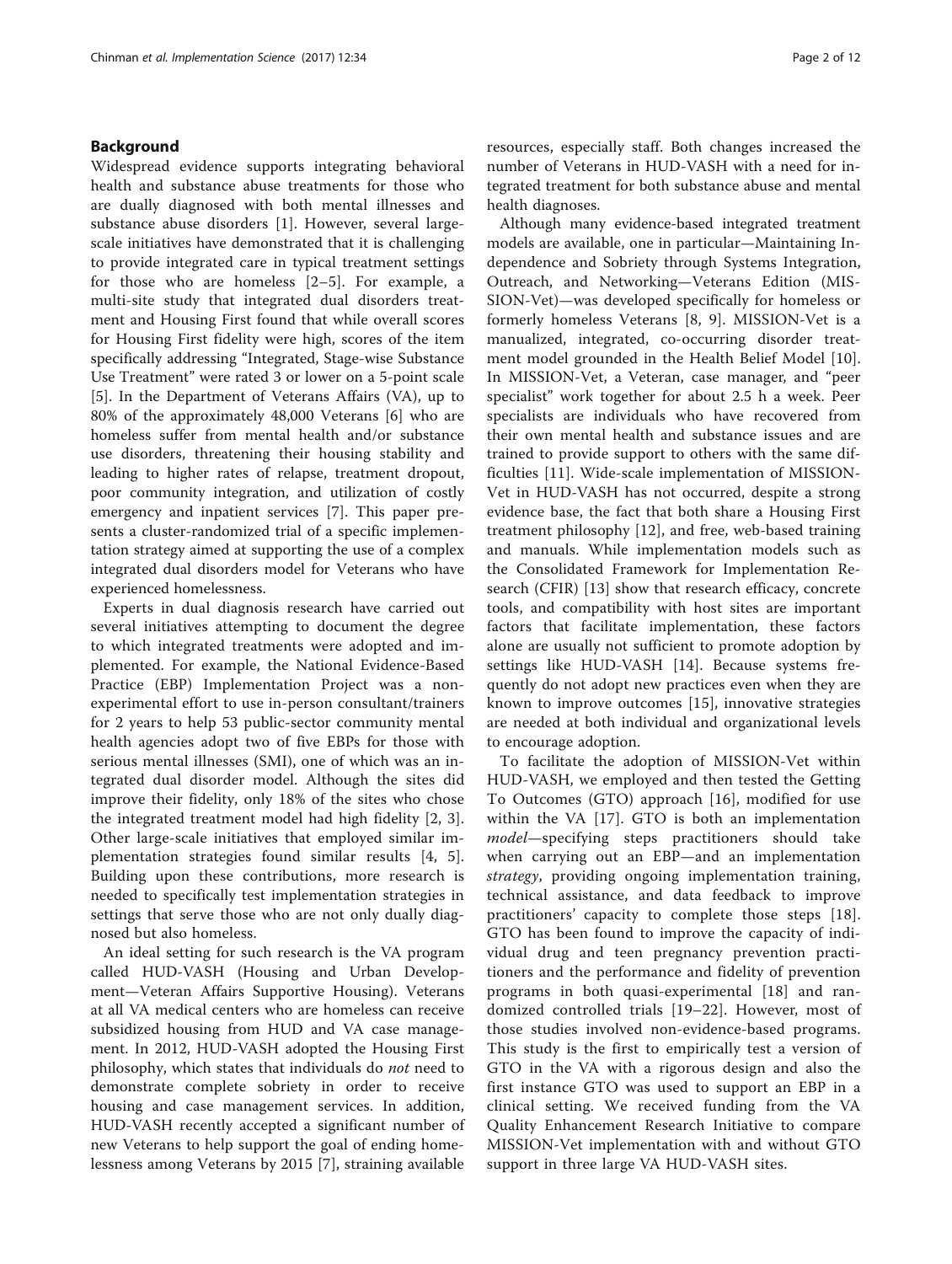## Methods

## **Overview**

This study was a Hybrid Type III, cluster-randomized controlled trial assessing the impact of GTO over and above MISSION-Vet Implementation as Usual (IU). Both conditions received standard MISSION-Vet training and access to the MISSION-Vet treatment manuals, but only the GTO group received implementation support. The study was conducted in HUD-VASH teams at three large VA Medical Centers over a 2-year period (March 2013 to August 2015). Within each HUD-VASH team, existing sub-teams (case managers and Veterans they serve) were the clusters randomly assigned, which is particularly appropriate when desiring to lessen the risk of experimental contamination of the implementation strategy [[23\]](#page-11-0). With support from study staff and technical assistance, each of the GTO groups was able to fund two peer specialists. Necessitated by the scope of the study, this structure represents an adaptation to the MISSION-Vet model, where typically equal numbers of peer specialists and case managers are used to form treatment dyads.

Although Hybrid Type III trials do collect clinical outcome data, they primarily focus on the "utility of an implementation strategy" and measure "adoption of the clinical treatment and fidelity to it, as well as related factors (pg. 220)" [\[24](#page-11-0)]. The primary focus of this paper was to evaluate how much the GTO implementation strategy facilitated HUD-VASH's adoption and implementation of MISSION-Vet, operationalized as MISSION-Vet services delivered. These services were analyzed according to three domains of the implementation heuristic, RE-AIM [[25\]](#page-11-0) (Adoption, Reach, Implementation; see below). Blinding data collection was not possible; however, MISSION-Vet service data was from secondary sources, described below. We hypothesized that the GTO group would have greater Adoption, Reach, and Implementation compared to the IU group overall and at each site. To better understand the context for implementation, we interviewed HUD-VASH stakeholders about MISSION-Vet barriers and facilitators based on CFIR. As a Hybrid Type III study, a secondary focus was on the mental health and substance abuse outcomes of the participating Veterans. These were documented by case managers via the VA's existing HUD-VASH data monitoring system and will be reported in a separate paper.

The VA Central IRB that oversees multi-site trials granted approval for this study in October of 2011. The study received a waiver of consent to use Veteran-level data from the HUD-VASH data management system. Harms of GTO were monitored by study staff during the time span GTO was active. None were reported.

## Participation sites and recruitment Site composition

At the time of the study start, the size of the three HUD-VASH teams were: team 1 (450 Veterans receiving HUD-VASH housing vouchers and 18 case managers), team 2 (850 Veterans receiving HUD-VASH housing vouchers and 27 case managers), and team 3 (810 Veterans receiving HUD-VASH housing vouchers and 24 case managers), for a total of 2110 Veterans receiving HUD-VASH vouchers and 69 case managers. A housing voucher is a subsidy a Veteran receives from HUD that they can use to offset a portion of their rent. Each team is made of two sub-teams of case managers, which were randomized to IU or GTO by the team statistician using a random number generator. The PIs (DS, MC) informed each sub-team of their randomization status. Randomizing within team holds constant the variation due to team-level characteristics, funding streams, regulations, data collection activities, and political climates. The three HUD-VASH teams were selected based on their willingness to participate and their similarity. For example, 85–95% of each team's vouchers were in active use (Veteran living in an apartment). Data compiled by the VA's Northeast Program Evaluation Center shows that, on all three teams, all Veterans get at least one contact per month, the HUD-VASH minimum. Approximately 90% of the Veterans on all three HUD-VASH teams have substance use and/or mental health diagnoses according to reports of the VA Homeless Network Coordinators at those sites. Additionally, each of these teams report that approximately 75% of their Veterans receive other services at the VA or in the community beyond standard HUD-VASH case management services.

## HUD-VASH case manager and Veteran recruitment

The research subjects were the HUD-VASH case managers and peer specialists, but the case managers also recorded data about the Veterans on their caseloads in the VA's Computerized Patient Record System (CPRS). All case managers were invited to participate and verbally consented before randomization. Ten refused to participate  $(n=3, 3,$  and 4 across teams 1–3, respectively); leaving 22 in the IU group and 37 in the GTO group (see Table [3](#page-7-0) for team and study condition level sample sizes). A case manager and their total case load of Veterans were assigned to study condition based on the case managers' team assignment to GTO or IU. All HUD-VASH case managers in both groups were invited to the webinar training on MISSION-Vet. After MISSION-Vet began, the case managers and peer specialists had the opportunity to deliver MISSION-Vet services for up to 1 year to any Veteran who met the following: (1) had a current substance abuse or dependence disorder and a co-occurring mental illness and (2) was willing to receive MISSION-Vet services.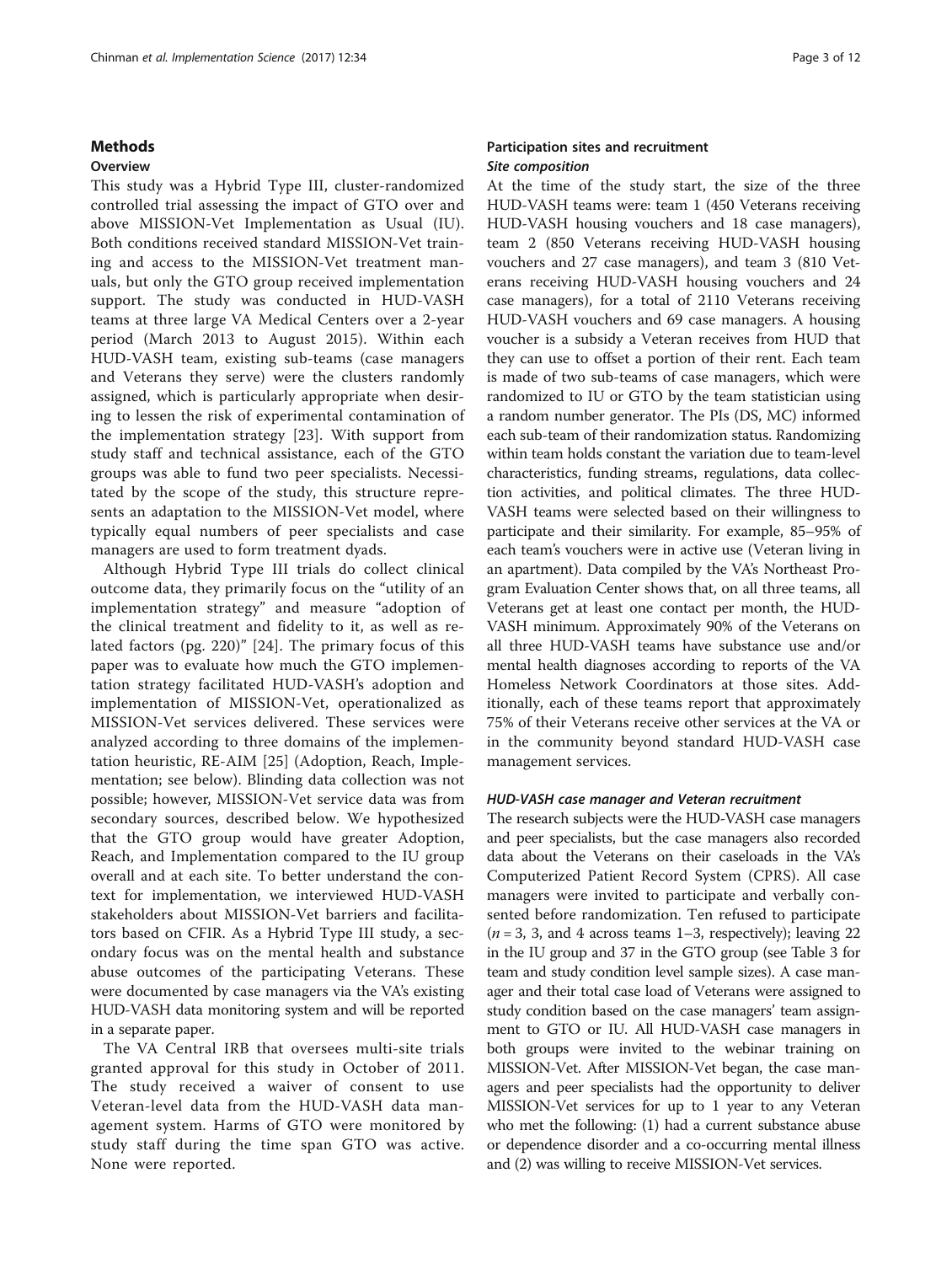## The evidence-based program: MISSION-Vet

The core service components of MISSION-Vet are critical time intervention (CTI), weekly sessions delivered by a case manager using dual recovery therapy (DRT), and structured and unstructured peer specialist services. The MISSION-Vet Treatment Manual provides guidance to case managers/peer specialists, and the MISSION-Vet Consumer Workbook provides homework assignments, readings, and checklists for Veterans. In several studies, including a randomized matched attention control trial, MISSION-Vet has demonstrated efficacy in increasing treatment engagement, improving mental health and substance abuse outcomes, and reducing ER visits, re-hospitalizations, and recurring homelessness [\[26](#page-11-0)–[29](#page-11-0)]. More details about MISSION-Vet are available in this project's protocol paper published in Implementation Science [[30\]](#page-11-0).

## GTO implementation model and strategy

Getting To Outcomes (GTO) is a strategy that builds capacity for implementing EBPs by strengthening the knowledge, attitudes, and skills needed to choose, plan, implement, evaluate, and sustain EBPs. GTO helps practitioners address 10 key steps (Table 1) needed to obtain positive results: steps 1–6 for planning EBPs, steps 7–8 for process and outcome evaluation, and steps 9–10 on the use of data to improve and sustain programming.

Implementation of these 10 steps is facilitated by three types of assistance: the GTO manual of text and tools published by the RAND Corporation [[31](#page-11-0)] which was specifically tailored to VA homeless services [[32](#page-12-0)], face-to-face training, and ongoing technical assistance (TA). The goal is to help practitioners and leadership integrate the practices GTO specifies into routine operations and work collaboratively to tailor the EBP to local conditions. Consistent with social cognitive theories of behavioral change [[33, 34](#page-12-0)] and implementation science theories such as CFIR, the GTO supports

| Table 1 Ten GTO steps and information in the manual |  |
|-----------------------------------------------------|--|
|-----------------------------------------------------|--|

| GTO step | Manual chapter which                                        |
|----------|-------------------------------------------------------------|
|          | Provides information about conducting a needs assessment    |
| 2        | Has worksheets for creating measurable goals and objectives |
| Β        | Overviews evidence-based programming                        |
| 4        | Ensures programs fit with the host agency/other programs    |
| 5        | Ensures sufficient <i>capacity</i> to conduct the program   |
| 6        | Presents information and tools to plan activities           |
| 7        | Provides information/tools to do process evaluation         |
| 8        | Presents information/tools to do outcome evaluation         |
| 9        | Prompts practitioners to <i>improve</i> the program         |
| 10       | Helps sustain an effective program                          |

Italicized text refers to the key word of each GTO step

enhance knowledge about GTO-related activities, which improves attitudes towards these activities, which in turn, improves execution of GTO-specified tasks, which supports the strong implementation of EBP needed for achieving outcomes [[35\]](#page-12-0). For details about how GTO operationalizes CFIR, see Acosta et al. [[19](#page-11-0)] and Smelson et al. [[30](#page-11-0)].

## Use of GTO to facilitate MISSION-Vet in HUD-VASH

Each GTO sub-team created a "GTO Planning Team" of HUD-VASH staff (led by a designated point of contact) and the GTO TA staffperson (SM, in Pittsburgh) who lead the sub-team through the GTO process. The key GTO supports were as follows:

- $(1)$ *Manual of tools*—each team received the manual Getting To Outcomes in services for homeless Veterans: 10 steps for achieving accountability [[32](#page-12-0)],<br>developed from a pilot project at the Pittsburgh V developed from a pilot project at the Pittsburgh VA Homelessness Center [\[17](#page-11-0)]. Like all GTO manuals, it provides guidance about how to complete several "tools" or worksheets that prompt practitioners to make, and then record, decisions about various tasks prescribed by the GTO 10 step model.
- (2)Training—study staff (DS, MC, SM) conducted an in-person, 6-h training with each sub-team on how to use GTO to plan, implement, evaluate, and conduct quality improvement on MISSION-Vet. The MISSION-Vet webinar was conducted by DS a few weeks after the GTO training.
- $(3)GTO$  technical assistance  $(TA)$ —GTO TA is similar to "facilitation" in the implementation science literature [\[36\]](#page-12-0). Like facilitation, GTO TA emphasizes change in work practices through encouragement and action promotion via regular, ongoing meetings [\[37,](#page-12-0) [38](#page-12-0)]. Typically, GTO TA providers guide practitioners to use GTO-based tools to implement an EBP. After feedback from HUD-VASH staff indicated that completing the tools was overly time-consuming, an adaptation was made so that most of the activities that GTO prescribes (and that the tools address) were completed informally during team meetings with the GTO TA staffperson. However, all teams did complete the GTO Goals Tool, which facilitates setting service delivery benchmarks. The TA staffperson met by phone, bi-weekly for 18–23 months with each GTO Planning Team. HUD-VASH team leaders were invited, and those from teams 1 and 2 participated regularly; the team 3 leader participated rarely. As is typical in GTO projects [[18,](#page-11-0) [21,](#page-11-0) [39\]](#page-12-0), the TA staffperson received implementation supervision via weekly meetings with experts in the EBP (MISSION-Vet, DS) and GTO (MC), respectively. Initial meetings focused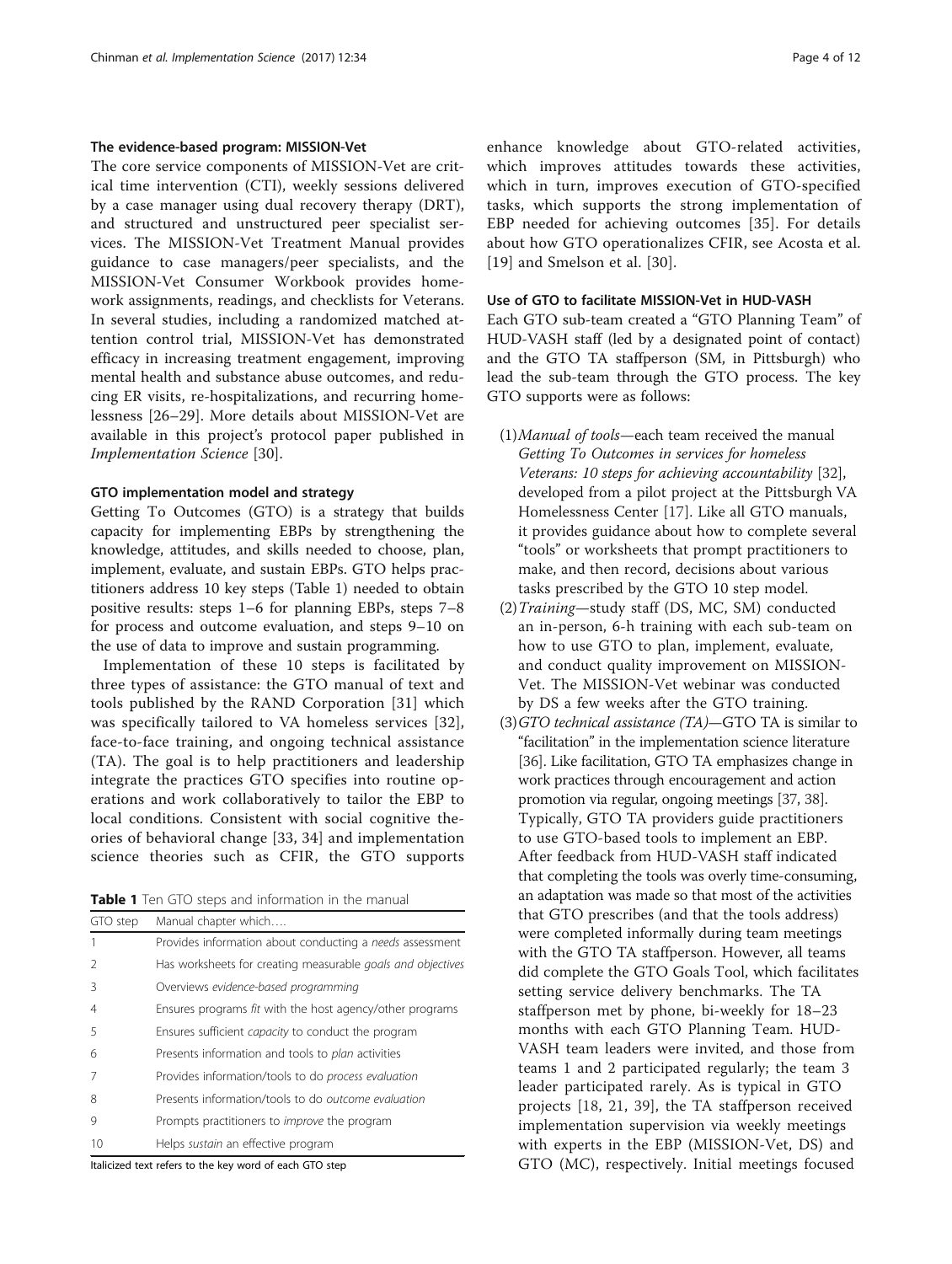on setting goals and performance targets, tailoring MISSION-Vet for HUD-VASH teams, identifying any gaps in skills required by MISSION-Vet, and arranging additional training. Later meetings involved reviewing performance data and troubleshooting implementation. The TA staffperson (SM) visited team 1 twice, team 3 four times, and team 2 only once (for initial training) due to VA travel restrictions. The hours of TA for each team, as recorded in log by the TA staffperson, were 59, 34, and 35 h for teams 1, 2, and 3, respectively. While teams started and ended at slightly different times, they averaged about 1.5 h of technical assistance per month, or about two meetings of 45 min.

(4)MISSION-Vet service tracking—MISSION-Vet service data was collected with a CPRS note template we developed for each team. Data from the notes were extracted to create feedback reports for each sub-team that were discussed in GTO Planning Team meetings approximately once a month.

## Measures and data collection

To document GTO's impact on MISSION-Vet's Adoption, Reach, and Implementation, we extracted from the CPRS note templates completed by both groups the following MISSION-Vet services: which DRT sessions, peer specialist sessions, and Consumer Workbook exercises were completed; whether the MISSION-Vet Consumer workbook was provided; whether community activities were done with a Veteran (e.g., taken to appointment, NA/AA meetings, recreational events, meetings with landlords, or other activities); and referrals made to other services. This data was only collected about case managers (and their assigned Veterans) who were consented into the study.

In addition to MISSION-Vet service delivery, we invited all case managers and peer specialists from the GTO group to participate in semi-structured interviews. The response rates for teams 1, 2, and 3 were 83% ( $n =$ 5), 43% ( $n = 7$ ), 55% ( $n = 10$ ), respectively. Eighteen case managers, six supervisory staff, and one peer specialist were interviewed. The interview protocol was structured around four of the five CFIR domains: Intervention Characteristics, Implementation Process, Inner Setting, and Outer Setting; and the more granular implementation factors under each domain. Similar to Damschroder and Lowery's use of CFIR to assess context of an implementation [\[40\]](#page-12-0), we did not collect individual level information appropriate for the Individual Characteristics domain. Questions were drawn from the generic CFIR protocol and then tailored to this project. All interviews were conducted by a doctoral-level researcher who worked on the project (GH) but was not involved in the delivery of the GTO assistance. Interviews involved asking open-ended questions and follow-up probes about how each domain (and implementation factors under each domain) was expressed on the team during MISSION-Vet implementation. All interviews were digitally recorded and transcribed verbatim.

### Data analysis

## MISSION-Vet services by RE-AIM factors

RE-AIM states that impact of an intervention should be judged by the following factors (<http://re-aim.org/>): Reach—the proportion of individuals (in this case, Veterans) who participated in the intervention; Effectiveness—the impact of the program on important outcomes; Adoption—the absolute number or proportion of clinicians or teams that initiated the intervention; Implementation—the extent to which the interventions' components were carried out with fidelity; and Maintenance—the extent to which a program becomes institutionalized or part of the routine organizational practices and policies. In this report, MISSION-Vet services of both groups were analyzed to assess how much GTO impacted Adoption, Reach, and Implementation—i.e., domains earlier in the cycle of EBP delivery. Table [2](#page-6-0) shows how these domains were operationalized.

For each team, implementation data was collected from the day on which the first MISSION-Vet note was entered until the last day of the month in which the team was formally engaged in the study: team 1 (6/11/ 13–7/31/14), team 2 (12/31/13–8/31/15), and team 3 (4/19/13–12/31/14). These dates varied due to differences in how long each team participated in the study. For the variables of Adoption and Reach, Received any MISSION-Vet sessions were defined as at least one MISSION-Vet session. All the other implementation variables are computed on those Veterans who had at least two MISSION-Vet sessions (peer specialist or case manager). This was to exclude Veterans who received the MISSION-Vet orientation session but then chose not to receive MISSION-Vet. Calculations of Reach included all Veterans with a consented case manager. This is a conservative measure of Reach because not all of the Veterans with consented case managers had a dual diagnosis and, thus, were not appropriate candidates for MISSION-Vet. Although data on substance abuse and mental illness were available in CPRS, discussions with case managers suggested that this data was often inaccurate, so all Veterans were included in the denominator to calculate Reach. We used Fisher's exact test to compare the GTO and Implementation as Usual groups with respect to the Adoption and Reach outcomes. We conducted separate comparisons within each team and across all teams.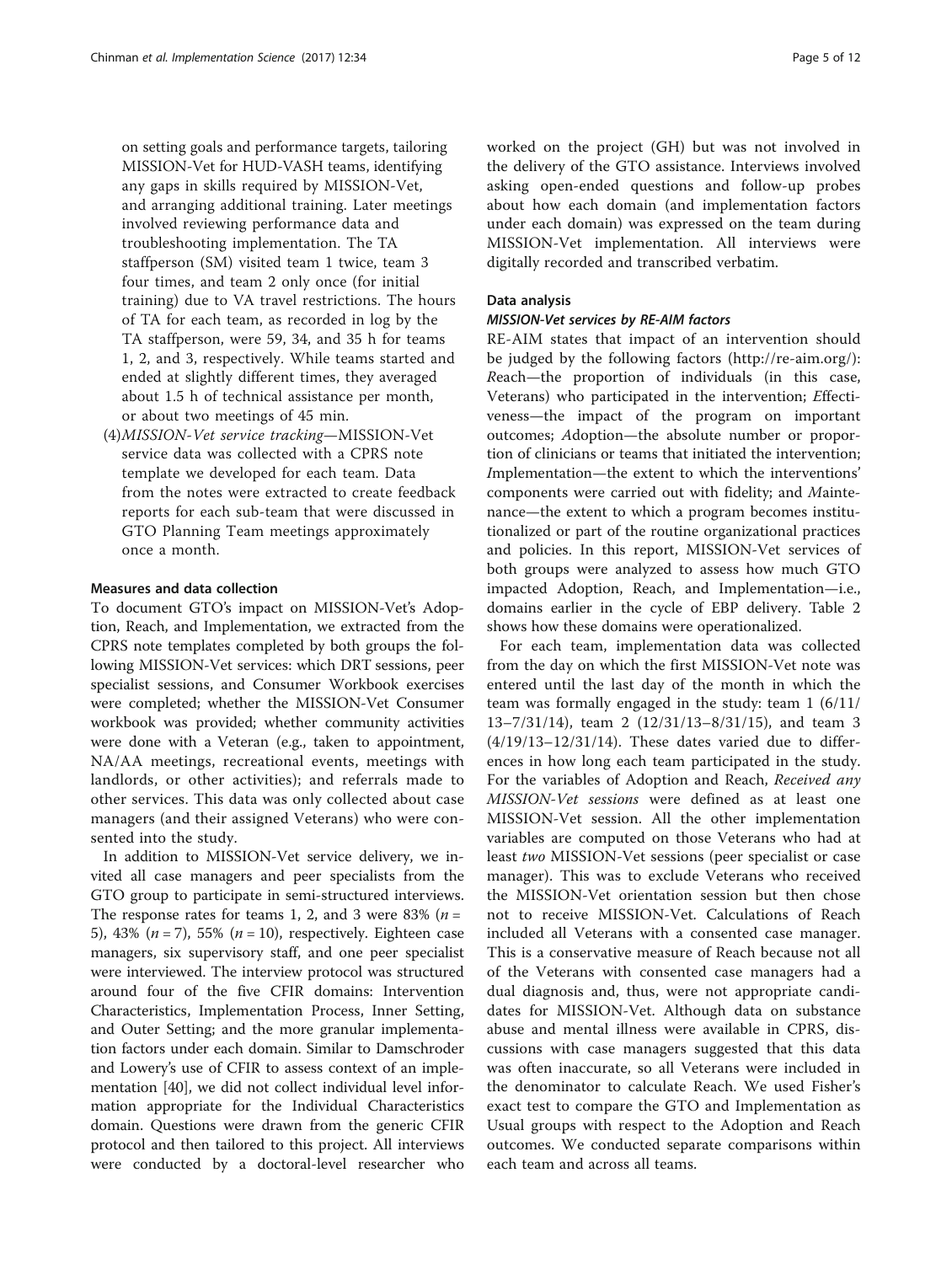| RE-AIM domain  | RE-AIM indicator                              | RE-AIM indictor definition                                                                                                                                                                                                                                                                                                                                                                                   |  |  |  |  |  |
|----------------|-----------------------------------------------|--------------------------------------------------------------------------------------------------------------------------------------------------------------------------------------------------------------------------------------------------------------------------------------------------------------------------------------------------------------------------------------------------------------|--|--|--|--|--|
| Adoption       | Percent of case managers<br>tried MISSION-Vet | The percent of consented case managers who entered at least one MISSION-Vet note                                                                                                                                                                                                                                                                                                                             |  |  |  |  |  |
| Reach          | Percent of case managers<br>who delivered:    | The number of unique DRT and Peer sessions received divided by the total number available<br>$(13$ DRT + 11 peer sessions = 24 available MISSION-Vet sessions)                                                                                                                                                                                                                                               |  |  |  |  |  |
|                | any MISSION-Vet sessions                      |                                                                                                                                                                                                                                                                                                                                                                                                              |  |  |  |  |  |
|                | 10% of MISSION-Vet<br>sessions                |                                                                                                                                                                                                                                                                                                                                                                                                              |  |  |  |  |  |
|                | 25% of MISSION-Vet<br>sessions                |                                                                                                                                                                                                                                                                                                                                                                                                              |  |  |  |  |  |
|                | 50% of MISSION-Vet<br>sessions                |                                                                                                                                                                                                                                                                                                                                                                                                              |  |  |  |  |  |
| Implementation | Percent Received workbook                     | The percentage of Veterans whom had at least one MISSION-Vet CPRS note stating they were<br>given a MISSION-Vet workbook                                                                                                                                                                                                                                                                                     |  |  |  |  |  |
|                | DRT sessions done                             |                                                                                                                                                                                                                                                                                                                                                                                                              |  |  |  |  |  |
|                | Number                                        | The number of unique DRT sessions given to the Veteran divided by the total possible number<br>of unique DRT sessions (i.e., 13)                                                                                                                                                                                                                                                                             |  |  |  |  |  |
|                | Percent                                       | The number of unique DRT sessions given to the Veteran                                                                                                                                                                                                                                                                                                                                                       |  |  |  |  |  |
|                | Self-quided exercises done                    |                                                                                                                                                                                                                                                                                                                                                                                                              |  |  |  |  |  |
|                | Number                                        | The number of unique self-quided exercises given to the Veteran                                                                                                                                                                                                                                                                                                                                              |  |  |  |  |  |
|                | Percent                                       | The number of unique self-quided exercises given to the Veteran divided by the total possible<br>number of unique self-quided exercises (i.e., 7)                                                                                                                                                                                                                                                            |  |  |  |  |  |
|                | Peer sessions done                            |                                                                                                                                                                                                                                                                                                                                                                                                              |  |  |  |  |  |
|                | Number                                        | The number of unique peer sessions given to the Veteran                                                                                                                                                                                                                                                                                                                                                      |  |  |  |  |  |
|                | Percent                                       | The number of unique peer sessions given to the Veteran divided by the total possible number<br>of unique peer sessions (i.e., 11)                                                                                                                                                                                                                                                                           |  |  |  |  |  |
|                | Number of referrals                           | The number of unique referral categories (co-occurring, mental health, substance abuse, psychiatric<br>trauma, housing, vocational, Veteran, medical, and justice,) to which a referral was indicated.<br>Unique referral categories were used rather than absolute number of referrals because review<br>of the data made it clear the staff were frequently reporting the same referral on multiple notes. |  |  |  |  |  |

<span id="page-6-0"></span>Table 2 RE-AIM-based measures of MISSION-Vet service delivery

### Ratings of CFIR implementation factors

Based on methods used by Damschroder and Lowery [[40](#page-12-0)], text data from the CFIR-based interviews were used to make ratings for the individual implementation factors under the four domains included. The inclusion and exclusion criteria from the CFIR Codebook Template [[41](#page-12-0)] were used to associate text from the transcripts with CFIR factors. Text could be associated with multiple factors or no factor. One analyst (SM) coded the text initially and a second research associate (GH) reviewed the coding for accuracy. Any discrepancies in the coded text were discussed until consensus was reached. Two analysts then used the text associated with each CFIR factor to rate each factor on the extent to which it impeded or facilitated implementation of MISSION-Vet. Again, discrepancies in the ratings were discussed until consensus was reached. Factors for which there was insufficient text to make a rating were dropped (leaving 20 of 31 CFIR factors). Taking into account both the valence (i.e., either facilitating or hindering) and the strength of each implementation factor, the rating scale ranges from  $+2$  (most facilitating) to  $-2$ 

(most hindering). Again, discrepancies in ratings were discussed until consensus was reached.

## Results

## MISSION-Vet services by RE-AIM domains Adoption

As shown in Table [3,](#page-7-0) no case managers in the Implementation as Usual (IU) group at any study site adopted MISSION-Vet while 68% (25 of 37) of case managers in the GTO group adopted MISSION-Vet, a difference that was statistically significant. Likewise, there was a significant difference between the GTO and IU group with respect to the adoption of MISSION-Vet within teams 1 and 2, but not team 3. Teams 1 and 2 had similar rates of case manager Adoption (100, 92%), much more than team 3 (39%). Team 1, which had the highest Adoption among the GTO group (100%), also had the smallest number of consented case managers in the GTO group  $(n = 6)$ . Team 3, which had the lowest Adoption rate among GTO groups (39%), had the largest number of consented case managers ( $n = 18$ ).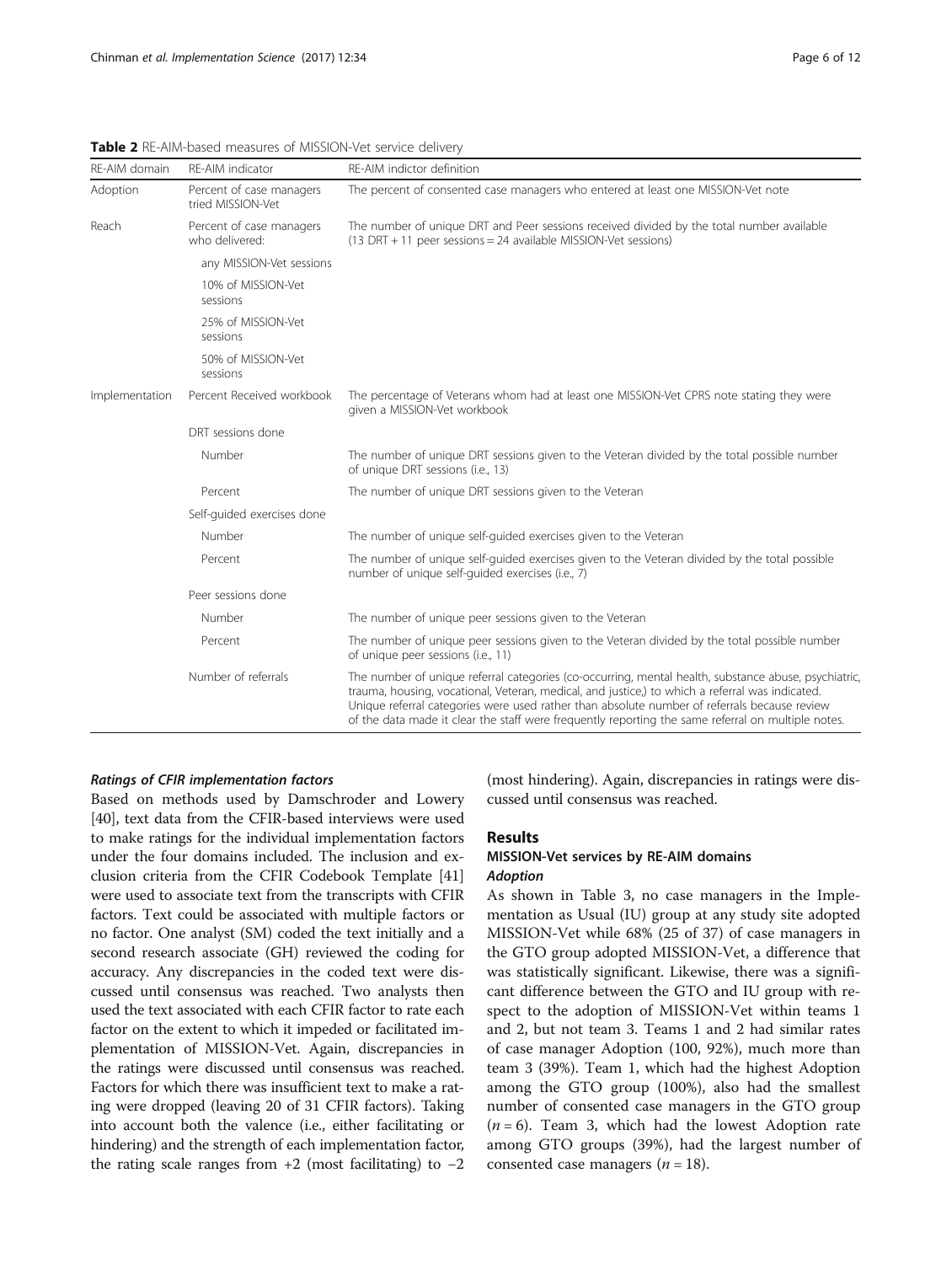## <span id="page-7-0"></span>Table 3 Adoption and reach of MISSION-Vet by study group

|                                                           | Team 1       |          | Team 2       |              | Team 3  |              | All team    |              |
|-----------------------------------------------------------|--------------|----------|--------------|--------------|---------|--------------|-------------|--------------|
|                                                           | <b>GTO</b>   | IU       | GTO          | IU           | GTO     | IU           | GTO         | IU           |
| Adoption                                                  |              |          |              |              |         |              |             |              |
| % CM tried MISSION (n)                                    | $100*(6)$    | 0(8)     | $92*(13)$    | 0(8)         | 39 (18) | 0(6)         | $68*(37)$   | 0(22)        |
| Reach                                                     |              |          |              |              |         |              |             |              |
| Eligible Veterans <sup>a</sup> , n                        | 236          | 151      | 271          | 210          | 489     | 206          | 996         | 567          |
| Received any MISSION-Vet sessions, % (n)                  | $11.4*$ (27) | $\Omega$ | $10.0*$ (27) | $\mathbf{0}$ | 3.3(16) | $\circ$      | $7.0*(70)$  | $\mathbf{0}$ |
| Received 10% of MISSION-Vet sessions <sup>b</sup> , % (n) | $7.2*$ (17)  | 0        | $7.4*$ (20)  | 0            | 2.9(14) | $\mathbf{0}$ | $5.1*$ (51) | $\mathbf{0}$ |
| Received 25% of MISSION-Vet sessions <sup>b</sup> , % (n) | $5.5*$ (13)  | 0        | $4.8*$ (13)  | 0            | 2.2(11) | $\mathbf{0}$ | $3.7*$ (37) | $\mathbf{0}$ |
| Received 50% of MISSION-Vet sessions <sup>b</sup> , % (n) | 2.5(6)       | 0        | 1.5(4)       | 0            | 1.4(7)  | $\mathbf{0}$ | $1.7*$ (17) | $\mathbf{0}$ |

<sup>a</sup>Eligible Veterans were considered those who had a case manager consented into the study

<sup>b</sup>This is calculated by summing the number of unique DRT and peer sessions received by the total number available (13 DRT + 11 peer sessions = 24 available MISSION sessions)

\*Comparison with IU group is significant at the  $p < 0.05$  level based on Fisher's exact test and Bonferroni-adjusted p values

### Reach

No Veterans with case managers in the IU group ( $n = 567$ ) at any study site received any MISSION-Vet sessions. Seven percent of Veterans with case managers in the GTO group ( $n = 996$ ) received at least one MISSION session. Only 1.7% of Veterans with case managers in the GTO group received at least half of the available 24 structured DRT or peer specialist MISSION-Vet sessions. The differences between the GTO and IU groups with respect to the Reach outcomes were all statistically significant when collapsing across all teams, although not all withinteam comparisons were significant. Again, teams 1 and 2 had similar Reach rates, double or more the rates for team 3 across multiple levels of MISSION-Vet received (any, 10%, 25%). As one would expect, the teams with higher Adoption, also had higher Reach (see Table 3). For all teams, the percent of Reach declined as the RE-AIM criterion increased (any, 10%, 25%, 50%).

#### Implementation

Across all teams, 73% of Veterans receiving MISSION-Vet were given the Consumer workbook. Veterans receiving MISSION-Vet received on average 4.2 DRT sessions, 3.3 peer specialist sessions, 1.5 self-guided exercises, and referrals to 1.5 of the categories of referral services. Teams 1 and 3 had similar patterns of case manager implementation (see Table 4). Team 2 provided less case manager services to MISSION-Vet Veterans but more peer specialist services. No team's Veterans received more than half the sessions of any type called for by MISSION-Vet. Team 1's Veterans received about a third of the DRT sessions, and a quarter of the selfguided exercises and peer specialist sessions. Team 2's Veterans received a fifth of the DRT sessions, five percent of the self-guided exercises, and a third of the peer specialist sessions. Team 3's Veterans received the most: nearly half of the DRT sessions, about a third of

## Table 4 Implementation of MISSION-Vet

| Dose level of those who received at least two        | Team 1 ( $n = 24$ ) |           | Team 2 $(n = 24)$ |          | Team 3 $(n = 18)$ |           | All $(N = 66)$ |  |
|------------------------------------------------------|---------------------|-----------|-------------------|----------|-------------------|-----------|----------------|--|
| sessions with either case manager or peer specialist | M                   | Range     | М                 | Range    | M                 | Range     | М              |  |
| Percent received workbook                            | 79                  |           | 63                |          | 78                |           | 73             |  |
| DRT sessions done                                    |                     |           |                   |          |                   |           |                |  |
| Number                                               | 4.5                 | $0 - 11$  | 2.6               | $0 - 10$ | 6.0               | $0 - 13$  | 4.2            |  |
| Percent <sup>a</sup>                                 | 34                  | $0 - 85$  | 20                | $0 - 77$ | 46                | $0 - 100$ | 32             |  |
| Self-quided exercises done                           |                     |           |                   |          |                   |           |                |  |
| Number                                               | 1.7                 | $0 - 6$   | 0.4               | $0 - 3$  | 2.7               | $0 - 7$   | 1.5            |  |
| Percent <sup>b</sup>                                 | 24                  | $0 - 86$  | 5                 | $0 - 43$ | 38                | $0 - 100$ | 21             |  |
| Peer specialist sessions done                        |                     |           |                   |          |                   |           |                |  |
| Number                                               | 2.8                 | $0 - 11$  | 4.0               | $0 - 10$ | 2.9               | $0 - 8$   | 3.3            |  |
| Percent <sup>c</sup>                                 | 25                  | $0 - 100$ | 36                | $0 - 91$ | 27                | $0 - 73$  | 30             |  |
| Number of referrals                                  | 1.6                 | $0 - 6$   | 1.1               | $0 - 4$  | 2.1               | $0 - 6$   | 1.5            |  |

<sup>a</sup>Percentage of 13 DRT sessions

b<br>Percentage of 7 self-guided exercises

Percentage of 11 peer sessions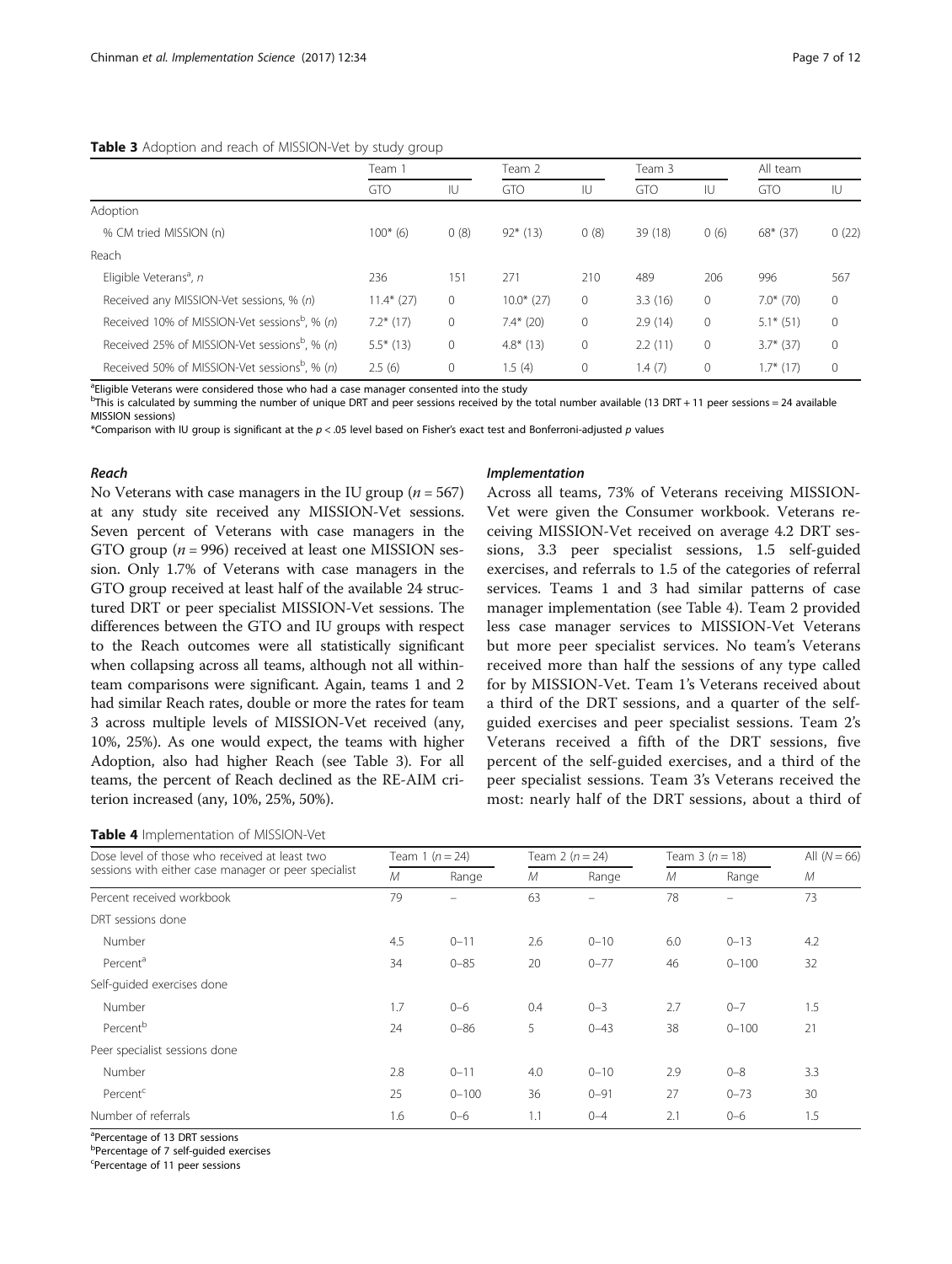the self-guided exercises, and about a quarter of the peer specialist sessions.

#### Ratings of CFIR implementation factors

In this study, the domain of Intervention Characteristics addresses characteristics of the MISSION-Vet model (see Table 5). All teams perceived that the decision to use the MISSION-Vet model was reached externally to HUD-VASH (Intervention source), which is typically an implementation barrier. Teams 1 and 3 found MISSION-Vet to be complicated to implement while team 2 was neutral on Complexity. Across all teams, MISSION-Vet was perceived as highly adaptable, such that case managers could implement different aspects of MISSION-Vet in different ways for different Veterans, and this was seen as a major facilitator because of the flexibility it afforded. Further, all teams rated Relative Advantage as a facilitator, as case managers reported that MISSION-Vet offered concrete, useful ideas for how to treat those with dual diagnoses that were good additions to their current strategies.

The CFIR Inner Setting domain refers to the setting where the intervention took place, in this study, the HUD-VASH teams. At this level, the low relative priority

Table 5 CFIR ratings of study teams

| <b>CFIR constructs</b>       | Team 1   | Team 2   | Team 3   |
|------------------------------|----------|----------|----------|
| Intervention characteristics |          |          |          |
| Intervention source          | $-1$     | $-1$     | $-1$     |
| Evidence strength            | 0        | $\Omega$ | $\Omega$ |
| Relative advantage           | $+1$     | $+1$     | $+1$     |
| Adaptability                 | $+2$     | $+2$     | $+2$     |
| Complexity                   | $-1$     | $\Omega$ | $-1$     |
| Design quality               | 0        | $-1$     | 0        |
| Inner setting                |          |          |          |
| Networks and communications  | $-2$     | $+1$     | $-1$     |
| Compatibility                | $-1$     | $-2$     | $-1$     |
| Relative priority            | $-2$     | $-2$     | $-2$     |
| Org. incentives and rewards  | $-1$     | $\Omega$ | $-1$     |
| Goals and feedback           | $\Omega$ | $\Omega$ | $-1$     |
| Leadership engagement        | $-1$     | $+1$     | $-1$     |
| Available resources          | $-1$     | $-1$     | $+1$     |
| Access to knowledge and info | $-1$     | 0        | $+1$     |
| Outer setting                |          |          |          |
| Patient needs and resources  | $+1$     | $+1$     | $+1$     |
| Cosmopolitan                 | $\Omega$ | 0        | $+1$     |
| Process                      |          |          |          |
| Planning                     | $+1$     | $+1$     | $+1$     |
| Engaging key stakeholders    | $+1$     | 0        | $+1$     |
| <b>Engaging Veterans</b>     | $-1$     | $-2$     | $-1$     |

given to implementing MISSION-Vet by the teams' leadership, in comparison to the high pressure to house Veterans quickly, was seen as a major barrier to implementation across all three study teams. Further, many case managers found MISSION-Vet was incompatible with their work on the HUD-VASH team, as urgent pressure to house Veterans, and large caseload sizes left case managers with little time for the intensity of providing MISSION-Vet services. Case managers reported no positive influence from Incentives or Rewards by leadership for using MISSION-Vet (negative at two teams, neutral at another) or by any feedback provided about use of MISSION-Vet (neutral at two teams, negative at another). Team communications were also challenging at two of the three sites, especially so for the one site that hired peers specialists via contract (not as VA employees), which added an additional level of communication complexity.

There was only sufficient data available to provide ratings for two constructs in the Outer Setting domain. Understanding of patient needs and resources across all three teams were a positive factor in implementation. However, staff at team 2 made repeated statements indicating their belief that the MISSION-Vet intervention was inappropriate for the population they served because their Veterans were struggling to meet basic needs (housing, food, and clothing) and were not ready to address issues related to their dual diagnosis. This perception was seen as negatively affecting the implementation of MISSION-Vet on this team.

In the Process domain, planning for implementation operationalized by the GTO implementation strategy was seen as a strength—as GTO helped organize the teams, kept them on track, and provided a forum to troubleshoot implementation. All teams reported significant challenges engaging Veterans into MISSION-Vet treatment, which is reflected in the negative rating on the Engaging Veterans factor.

## **Discussion**

We presented data assessing the impact of an implementation strategy (GTO) on the use of a clinical treatment (MISSION-Vet) in three domains specified by the implementation heuristic, RE-AIM (Adoption, Reach, Implementation). To provide additional context, we also assessed various factors that could hinder or facilitate implementation according to CFIR. As hypothesized, the GTO group had greater rates of Adoption, Reach, and Implementation than the IU group. Regarding Adoption, most case managers assigned to GTO attempted MISSION-Vet, while no case managers in the IU group did. Given that case managers in the IU group had zero Adoption, they also had zero Reach and Implementation. These findings are consistent with a great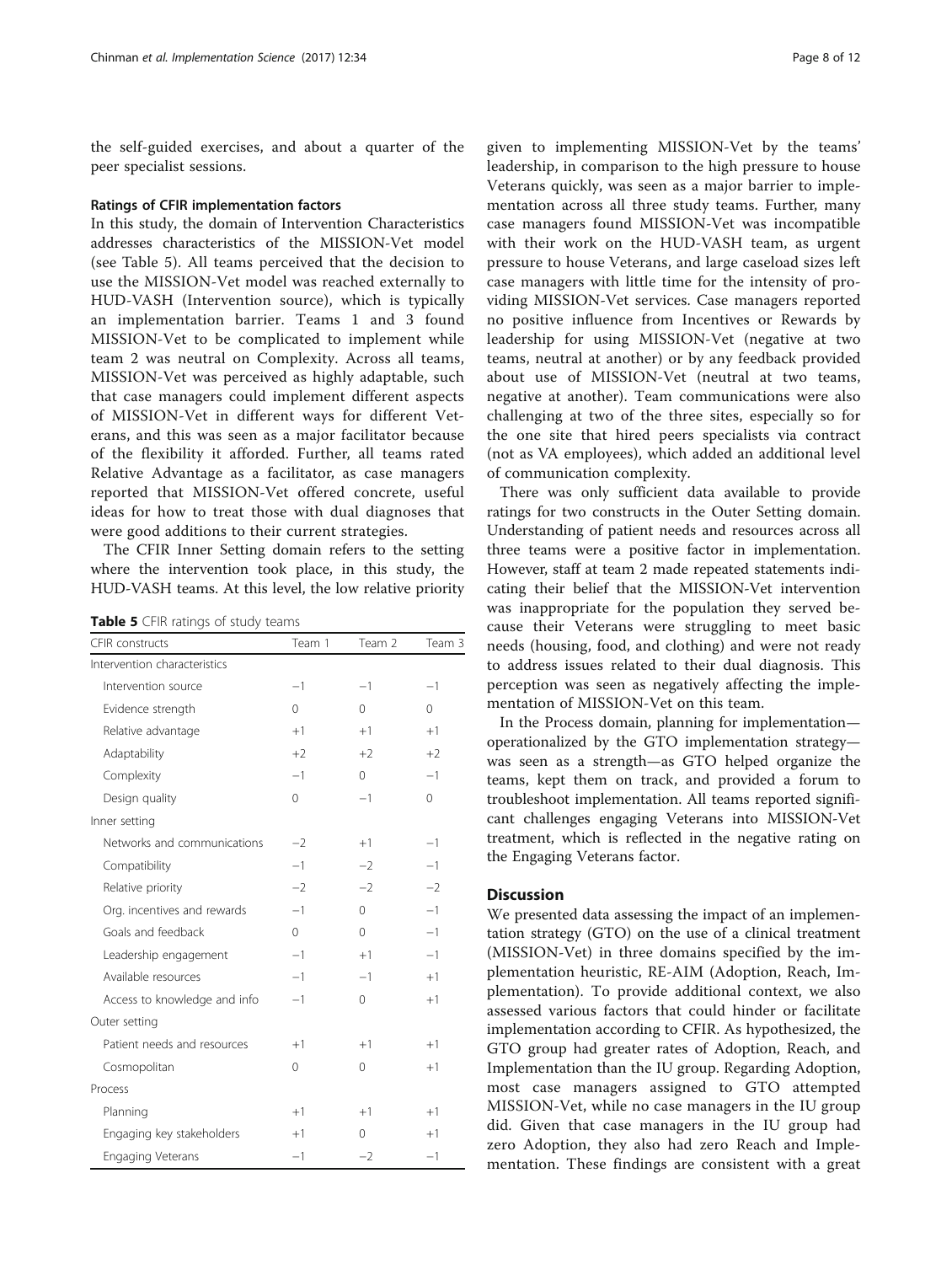deal of research that shows that passive approaches to implementation do not usually result in uptake of new practices [[42\]](#page-12-0). Although case managers in the GTO condition attempted to deliver MISSION-Vet more than IU case managers, they only implemented MISSION-Vet with a small number of Veterans (Reach) and delivered a small amount of MISSION-Vet services compared to what the EBP typically requires (Implementation). The findings regarding the low level of implementation are different from past GTO studies [[22](#page-11-0)] but similar to past studies attempting to facilitate the delivery of integrated dual diagnosis treatment, as described above [[2](#page-11-0)–[5](#page-11-0)]. Compared to MISSION-Vet, however, the EBP in GTO studies have been much less complicated to implement—e.g., an eight-session teen pregnancy prevention program [[22](#page-11-0)]. As we show below, the CFIR ratings highlight the numerous challenges on the teams that made the use of MISSION-Vet more difficult and some factors which aided implementation.

## Intervention characteristics

Although most case managers appreciated the guidance and materials of MISSION-Vet, some case managers found the treatment complicated and confusing. In particular, some stated that it was challenging to know when and how to integrate the various components of MISSION-Vet into the treatment for each Veteran. MISSION-Vet was adapted quite often, which facilitated case managers trying it out, but appeared to have made it "acceptable" to not implement it in full.

## Inner setting

There were several factors associated with the HUD-VASH setting that made MISSION-Vet implementation more challenging. First, although approval for introducing MISSION-Vet was secured from both medical center and HUD-VASH levels, there was little leadership involvement from either level once the project began. We primarily worked with frontline staff to implement MISSION-Vet. Without higher level leadership buy-in, there was little accountability when implementation lagged or reward for those who did implement. Through GTO, service delivery goals were established, but leadership did not track performance compared to those goals. The teams recognized that many Veterans needed more comprehensive dual diagnosis treatment; however, there were mixed feelings about whether it was reasonable for case managers to deliver this treatment given constant pressure to meet goals of housing Veterans within specified time frames. MISSION-Vet is a comprehensive treatment that requires 2.5 h a week of clinical time, which was incompatible with the increasingly large case load size of the HUD-VASH case managers.

Another significant challenge was that the data feedback system established through the GTO strategy experienced a number of difficulties which undercut its effectiveness and impact. First, case managers and peer specialists did not always use the note template, and it is likely that more services were delivered than recorded for many of those staff. Second, the VA data infrastructure made capturing the data extremely difficult and required searching, accessing, and merging records across multiple systems. Although the data was checked for errors, it is likely that some data errors remained. Third, because the VA system did not have an easy mechanism to capture the MISSION-Vet service data, there were often discrepancies between what case managers reported they were delivering and what the data reports stated. All together, these circumstances made the resulting feedback reports less accurate and thus the case managers were mixed on the utility of the feedback reports.

## Outer setting

Serving patients was a priority for HUD-VASH case managers, and that facilitated trying MISSION-Vet according to the CFIR ratings. Although not officially rated, two other factors in the CFIR Outer Setting domain, Peer Pressure (competition between teams), and the presence of external policies and incentives may have been working against implementation. That is because there was not a large-scale effort within VA to use MISSION-Vet within HUD-VASH—i.e., there was little national momentum for its implementation. Thus, there were no external policies calling for MISSION-Vet across the VA nor were there any external incentives to deploy it. In the context of President Obama's pledge to end Veteran homelessness by 2015, the incentives were tightly aligned to securing housing.

## Implementation process

Ongoing planning meetings of the GTO teams at each site helped keep the HUD-VASH case managers focused on trying out MISSION-Vet. The GTO technical assistance staffperson, who ran those meetings, was the external change agent. However, case managers reported great difficulty in engaging Veterans to try MISSION-Vet. As stated, MISSION-Vet is intensive, and many Veterans in HUD-VASH who have substance abuse disorders may not have been ready to engage in such an intensive treatment.

## Limitations

Certain limitations should be noted. First, peer specialists were not available to teams in the IU condition in two of the three sites. The activation provided by GTO facilitated peer specialists being added to the intervention (GTO)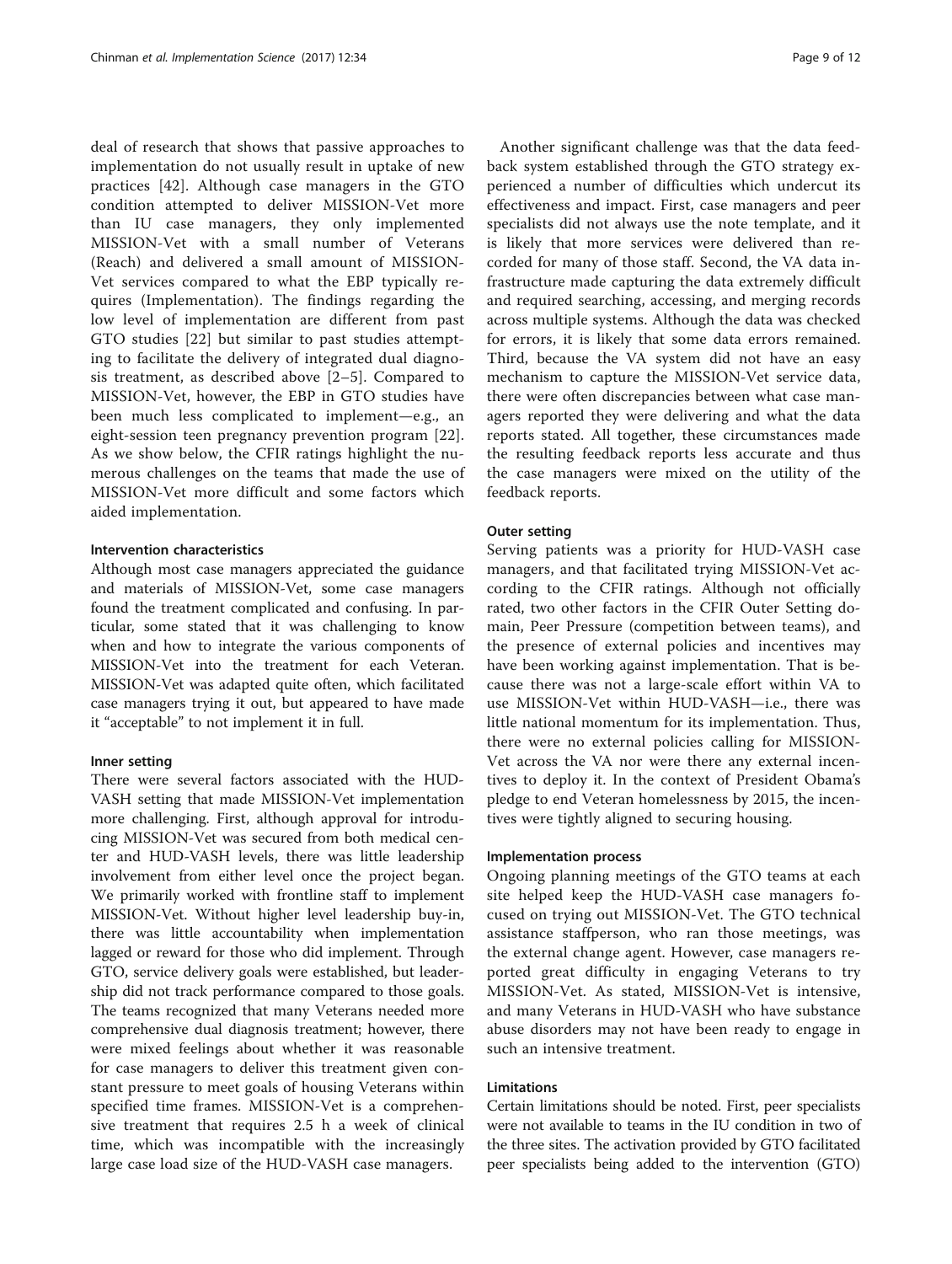teams, but the roll out of peer specialists varied: one team used contract peer specialists which involved greater complexity and coordination, one team had significant turn over in their peer specialists during the study, and one team experienced challenges in peer specialists recording notes into the templates. In addition, the shortage of peer specialists in this study meant that the case managers in all three GTO teams had to "share" peer specialists, which is not typical for MISSION-Vet implementation. Second, we were able to interview only one of the eight peer specialists who had been involved over time at the three teams. Third, the data from the electronic medical record were limited and relied upon case managers, not trained data collectors. It was not possible to completely confirm accuracy of the data, although we were able to make some data corrections by getting feedback from the case managers (via the data feedback process). Fourth, we know that the services documented underrepresented the actual amount of services delivered. Case managers and peer specialists in all GTO sites reported delivering some services not recorded on the CPRS note template. Lastly, using all Veterans on the HUD-VASH sub-teams as the denominator for calculation of Reach likely made Reach rates appear lower and could be considered a "lower bound" for Reach. That is because not all HUD-VASH Veterans have a dual diagnosis and would be appropriate for MISSION-Vet services.

## Conclusions

This study suggests that while GTO implementation support was critical to the launch of MISSION-Vet, this alone does not equate to service delivery with high fidelity for a complex intervention like MISSION-Vet. Despite the support for the launching of MISSION-Vet services, a constellation of implementation factors on the ground (highlighted by the CFIR model) exerted tremendous influence on the amount of MISSION-Vet delivered and consequently reduced fidelity. This project was launched right as the VA was tasked to reduce the number of Veterans who were homeless to zero and HUD-VASH had been asked to adopt a Housing First philosophy (accepting Veterans into services much earlier in their recovery). As a result, case managers were under a great deal of pressure to house more Veterans who had more significant impairments than ever before, which left little room to take on new initiatives, regardless of their utility. It is possible that through the GTO approach, more could have been done to engage leadership levels beyond the team at each site; however, in the absence of any national momentum or external policies, it was unclear what incentives to leverage.

It could be concluded that MISSION-Vet was not an optimal fit for the HUD-VASH program at the time this study was conducted. Nonetheless, while choice in service engagement is a core philosophy for homeless

clients in Housing First programs, it is also important to address co-occurring metal health and substance abuse to prevent housing instability and loss, an area with which the field is still struggling to optimally deliver support [\[43\]](#page-12-0). Thus, given its evidence base and philosophical overlap with HUD-VASH, it is possible that under different circumstances, MISSION-Vet could be successful. Since the end of the trial, the national HUD-VASH program has funded additional training for Critical Time Intervention (a key component of MISSION-Vet), multidisciplinary teams, and shared caseloads as a way to improve access to a variety of services including integrated dual disorders treatment. As the study ended, a GTO team at one of the sites was in the process of creating a special intensive case management sub-team in which case managers with very low caseloads would use MISSION-Vet to treat high-acuity patients. This idea appears to be more favorable as it has high leadership support, has high priority, and would be more compatible with the new case load configuration—CFIR factors that were implementation barriers during the study. Overall, this project shows that GTO-like support can help launch new practices but that multiple implementation facilitators are needed for successful implementation of an evidence-based program like MISSION-Vet.

#### Abbreviations

CPRS: Computerized Patient Record System; EBP: Evidence-based practice; GTO: Getting To Outcomes; HUD-VASH: Housing and Urban Development— Veteran Affairs Supportive Housing; MISSION-Vet: Maintaining Independence and Sobriety through Systems Integration, Outreach, and Networking— Veterans Edition

#### Acknowledgements

The contents of this paper are solely from the authors and do not represent the views of the US Department of Veterans Affairs or the US Government. We would like to acknowledge the contributions of Vince Kane, Jesse Vazzano, Julianne Siegfriedt, Brittany Walker, and Rachel Mullins for their assistance with this project.

#### Funding

All the authors are funded by a grant from the Health Services Research and Development Quality Enhancement Research Initiative, "MISSION-Vet HUD-VASH Implementation Study" (SDP 11-240).

#### Availability of data and supporting materials

Upon request, the authors will send interested parties an encrypted copy of the de-identified data from this study upon approval from the Department of Veterans Affairs.

#### Authors' contributions

DAS helped conceptualize the study and edited the manuscript, focusing on MISSION-Vet, the description of HUD-VASH, and the HOMES system. MC also helped conceptualize the study and wrote significant portions of the manuscript, focusing on Getting To Outcomes and RE-AIM. GH conceptualized the analyses and measures, conducted the analyses, and performed significant editing. THB helped conduct some of the analyses. SM developed the technical assistance component of Getting To Outcomes and performed significant editing. All authors read and approved the final manuscript.

#### Competing interests

The authors declare that they have no competing interests.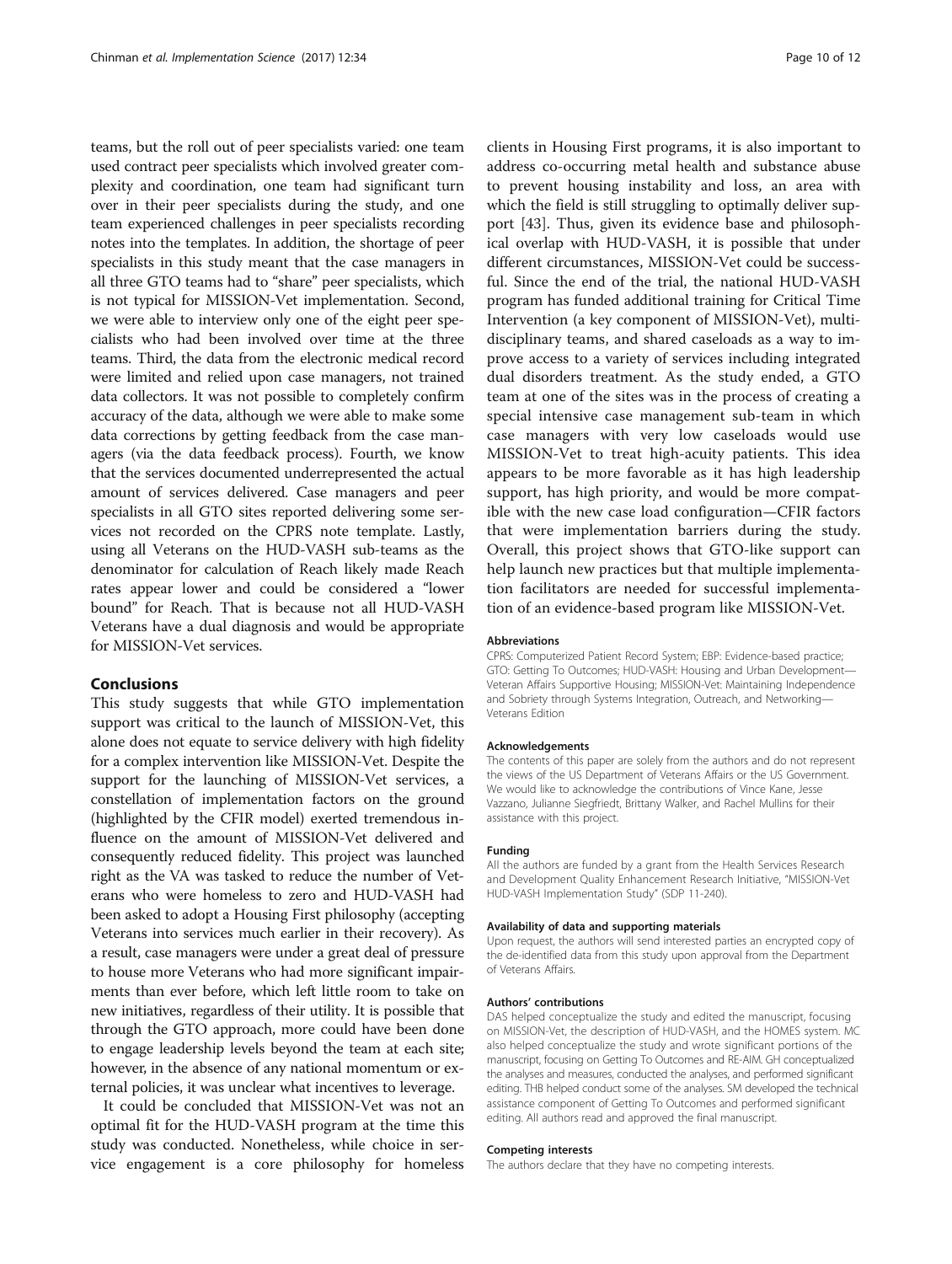#### <span id="page-11-0"></span>Consent for publication

Not applicable.

#### Ethics approval and consent to participate

The VA Central IRB that oversees multi-site trials granted approval for this study in October of 2011. Case managers gave their consent to participate. This study did not involve human tissue, animals, or plants.

#### Trial status

This project is registered at ClinicalTrials.gov with number NCT01430741 (URL: [https://clinicaltrials.gov/ct2/show/study/NCT01430741?term=sdp+11-](https://clinicaltrials.gov/ct2/show/study/NCT01430741?term=sdp+11-240&rank=1) [240&rank=1](https://clinicaltrials.gov/ct2/show/study/NCT01430741?term=sdp+11-240&rank=1)).

Central IRB approval for this study was granted in October of 2011. The three sites were trained on MISSION-Vet and GTO in the first half of 2013. The first GTO planning meetings began directly after training occurred, between January 2013 and November 2013 across the three sites. The data collection—via a fidelity measure embedded into the VA Electronic Medical Record System—began as each site initiated MISSION-Vet, between April 2013 and January 2014 and ended between July 2014 and August 2015.

## Publisher's Note

Springer Nature remains neutral with regard to jurisdictional claims in published maps and institutional affiliations.

#### Author details

<sup>1</sup>VISN 4 Mental Illness Research and Clinical Center and the Center for Health Equity Research and Promotion, VA Pittsburgh Healthcare System, Pittsburgh, PA, USA. <sup>2</sup>RAND Corporation, Pittsburgh, PA, USA. <sup>3</sup>VA National Center on Homelessness Among Veterans, Philadelphia, PA, USA. <sup>4</sup>Boston University School of Social Work, Boston, MA, USA. <sup>5</sup>VA Center for Healthcare Organization and Implementation Research, Boston, MA, USA. <sup>6</sup>Department of Psychiatry, University of Massachusetts Medical School, Worcester, MA, USA.

## Received: 3 September 2016 Accepted: 1 March 2017 Published online: 09 March 2017

#### References

- 1. Drake RE, Mueser KT, Brunette MF, McHugo GJ. A review of treatments for people with severe mental illnesses and co-occurring substance use disorders. Psychiatr Rehabil J. 2004;27(4):360–74. doi[:10.2975/27.2004.360.374.](http://dx.doi.org/10.2975/27.2004.360.374)
- 2. Rapp CA, Etzel-Wise D, Marty D, Coffman M, Carlson L, Asher D, et al. Barriers to evidence-based practice implementation: results of a qualitative study. Community Ment Health J. 2010;46(2):112–8. doi[:10.1007/s10597-009-9238-z.](http://dx.doi.org/10.1007/s10597-009-9238-z)
- Rapp CA, Etzel-Wise D, Marty D, Coffman M, Carlson L, Asher D, et al. Evidence-based practice implementation strategies: results of a qualitative study. Community Ment Health J. 2008;44(3):213–24. doi:[10.1007/s10597-](http://dx.doi.org/10.1007/s10597-007-9109-4) [007-9109-4](http://dx.doi.org/10.1007/s10597-007-9109-4). discussion 25-6.
- 4. Gustafson DH, Quanbeck AR, Robinson JM, Ford 2nd JH, Pulvermacher A, French MT, et al. Which elements of improvement collaboratives are most effective? A cluster-randomized trial. Addiction. 2013;108(6):1145–57. doi[:10.1111/add.12117](http://dx.doi.org/10.1111/add.12117).
- Nelson G, Stefancic A, Rae J, Townley G, Tsemberis S, Macnaughton E, et al. Early implementation evaluation of a multi-site housing first intervention for homeless people with mental illness: a mixed methods approach. Eval Program Plann. 2014;43:16–26. doi:[10.1016/j.evalprogplan.2013.10.004](http://dx.doi.org/10.1016/j.evalprogplan.2013.10.004).
- 6. Henry M, Shivji A, de Sousa T, Cohen R. The 2015 Annual Homeless Assessment Report (AHAR) to Congress. Washington: The U.S. Department of Housing and Urban Development; 2015.
- 7. Shinseki E. Secretary Shinseki details plan to end homelessness for Veterans. 2009.
- 8. Smelson D, Sawh L, Kuhn J, Kane V, Ziedonis D. The MISSION-VET treatment manual. Bedford: Department of Veterans Affairs; 2011.
- 9. Smelson D, Sawh L, Rodrigues S, Muñoz E, Marzilli A, Tripp J. In: Affairs DoV, editor. The MISSION-VET consumer workbook. Bedford: Department of Veterans Affairs; 2011.
- 10. Rosenstock IM. The health belief model and preventive health behavior. Health Educ Monogr. 1974;2(4):354–86.
- 11. Chinman M, George P, Dougherty RH, Daniels AS, Ghose SS, Swift A, et al. Peer support services for individuals with serious mental illnesses: assessing the evidence. Psychiatr Serv. 2014;65(4):429–41. doi:[10.1176/](http://dx.doi.org/10.1176/appi.ps.201300244) [appi.ps.201300244](http://dx.doi.org/10.1176/appi.ps.201300244).
- 12. Kertesz SG, Crouch K, Milby JB, Cusimano RE, Schumacher JE. Housing first for homeless persons with active addiction: are we overreaching?
- Milbank Q. 2009;87(2):495–534. doi:[10.1111/j.1468-0009.2009.00565.x.](http://dx.doi.org/10.1111/j.1468-0009.2009.00565.x) 13. Damschroder LJ, Aron DC, Keith RE, Kirsh SR, Alexander JA, Lowery JC. Fostering implementation of health services research findings into practice: a consolidated framework for advancing implementation science. Implement Sci. 2009;4:50. doi:[10.1186/1748-5908-4-50.](http://dx.doi.org/10.1186/1748-5908-4-50)
- 14. Schoenwald SK, Hoagwood K. Effectiveness, transportability, and dissemination of interventions: what matters when? Psychiatr Serv. 2001;52(9):1190–7. doi:[10.1176/appi.ps.52.9.1190.](http://dx.doi.org/10.1176/appi.ps.52.9.1190)
- 15. Ennett ST, Ringwalt CL, Thorne J, Rohrbach LA, Vincus A, Simons-Rudolph A, et al. A comparison of current practice in school-based substance use prevention programs with meta-analysis findings. Prev Sci. 2003;4(1):1–14.
- 16. Wandersman A, Imm P, Chinman M, Kaftarian S. Getting to outcomes: a results-based approach to accountability. Eval Program Plann. 2000;23(3): 389–95. doi:[10.1016/S0149-7189\(00\)00028-8.](http://dx.doi.org/10.1016/S0149-7189(00)00028-8)
- 17. Chinman M, Hannah G, McCarthy S. Lessons learned from a quality improvement intervention with homeless veteran services. J Health Care Poor Underserved. 2012;23(3 Suppl):210–24. doi[:10.1353/hpu.2012.0125](http://dx.doi.org/10.1353/hpu.2012.0125).
- 18. Chinman M, Hunter SB, Ebener P, Paddock SM, Stillman L, Imm P, et al. The getting to outcomes demonstration and evaluation: an illustration of the prevention support system. Am J Community Psychol. 2008;41(3-4):206–24. doi[:10.1007/s10464-008-9163-2](http://dx.doi.org/10.1007/s10464-008-9163-2).
- 19. Acosta J, Chinman M, Ebener P, Malone PS, Paddock S, Phillips A, et al. An intervention to improve program implementation: findings from a two-year cluster randomized trial of Assets-Getting To Outcomes. Implement Sci. 2013;8:87. doi:[10.1186/1748-5908-8-87.](http://dx.doi.org/10.1186/1748-5908-8-87)
- 20. Chinman M, Acosta J, Ebener P, Burkhart Q, Malone PS, Paddock SM, et al. Intervening with practitioners to improve the quality of prevention: one-year findings from a randomized trial of Assets-Getting To Outcomes. J Prim Prev. 2013;34(3):173–91. doi:[10.1007/s10935-013-0302-7](http://dx.doi.org/10.1007/s10935-013-0302-7).
- 21. Chinman M, Tremain B, Imm P, Wandersman A. Strengthening prevention performance using technology: a formative evaluation of interactive Getting To Outcomes. Am J Orthopsychiatry. 2009;79(4):469–81. doi:[10.1037/a0016705.](http://dx.doi.org/10.1037/a0016705)
- 22. Chinman M, Acosta J, Ebener P, Malone PS, Slaughter ME. Can implementation support help community-based settings better deliver evidence-based sexual health promotion programs? A randomized trial of Getting To Outcomes(R). Implement Sci. 2016;11(1):78. doi[:10.1186/s13012-016-0446-y.](http://dx.doi.org/10.1186/s13012-016-0446-y)
- 23. Klar N, Donner A. Current and future challenges in the design and analysis of cluster randomization trials. Stat Med. 2001;20(24):3729–40. doi[:10.1002/sim.1115.](http://dx.doi.org/10.1002/sim.1115)
- 24. Curran GM, Bauer M, Mittman B, Pyne JM, Stetler C. Effectiveness-implementation hybrid designs: combining elements of clinical effectiveness and implementation research to enhance public health impact. Med Care. 2012;50(3):217–26. doi[:10.1097/MLR.0b013e3182408812.](http://dx.doi.org/10.1097/MLR.0b013e3182408812)
- 25. Glasgow RE, Vogt TM, Boles SM. Evaluating the public health impact of health promotion interventions: the RE-AIM framework. Am J Public Health. 1999;89(9):1322–7. doi:[10.2105/AJPH.89.9.1322](http://dx.doi.org/10.2105/AJPH.89.9.1322).
- 26. Smelson D, Kalman D, Losonczy MF, Kline A, Sambamoorthi U, Hill LS, et al. A brief treatment engagement intervention for individuals with cooccurring mental illness and substance use disorders: results of a randomized clinical trial. Community Ment Health J. 2012;48(2):127–32. doi:[10.1007/s10597-010-9346-9.](http://dx.doi.org/10.1007/s10597-010-9346-9)
- 27. Smelson D, Losonczy M, Castles-Fonseca K, Stewart P, Kaune M, Ziedonis D. Preliminary outcomes from a booster case management program for individuals with a co-occurring substance abuse and a persistent psychiatric disorder. J Dual Diagn. 2005;3:47–59.
- 28. Smelson D, Williams J, Ziedonis D, Losonczy M, Williams J, Steinberg ML, et al. The efficacy of clonazepam for decreasing cue-elicited craving in individuals with schizophrenia and cocaine dependence: a preliminary report. J Clin Psychopharmacol. 2006;26(1):9–12.
- 29. Smelson DA, Kline A, Kuhn J, Rodrigues S, O'Connor K, Fisher W, et al. A wraparound treatment engagement intervention for homeless veterans with co-occurring disorders. Psychol Serv. 2013;10(2):161–7. doi:[10.1037/a0030948.](http://dx.doi.org/10.1037/a0030948)
- 30. Smelson DA, Chinman M, McCarthy S, Hannah G, Sawh L, Glickman M. A cluster randomized Hybrid Type III trial testing an implementation support strategy to facilitate the use of an evidence-based practice in VA homeless programs. Implement Sci. 2015;10:79. doi[:10.1186/s13012-015-0267-4](http://dx.doi.org/10.1186/s13012-015-0267-4).
- 31. Chinman M, Imm P, Wandersman A. Getting to Outcomes 2004: promoting accountability through methods and tools for planning, implementation, and evaluation. Santa Monica: RAND Corporation; 2004. Contract No.: TR-TR101.